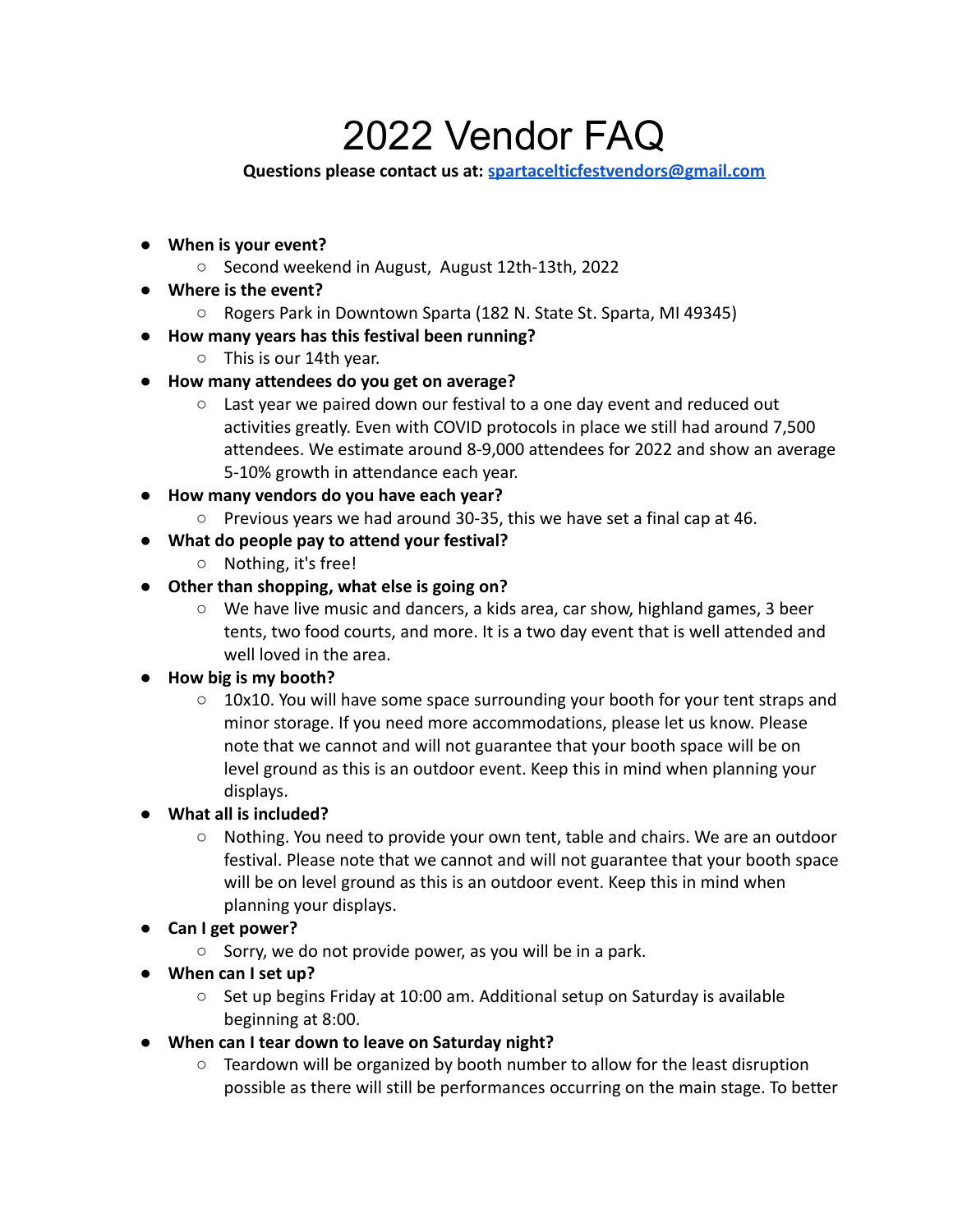serve our guests and our vendors we have placed the Vendor market close to the Main Stage, but this means teardown must be done quietly and with proper organization. More information on teardown will be provided once we are closer to the event.

- **● Do you provide security if I leave my stuff overnight?**
	- $\circ$  Yes, we provide security overnight, but do remember we are not responsible for any lost, stolen, or damaged goods left overnight.
- **● What happens if it rains?**
	- Then the festival does its best to pause and assess the situation. No refunds will be given due to weather.

## **● What does it mean I have to be approved for my booth?**

- We work hard to maintain the quality of our festival. As such we seek to include as many local makers, crafters, and artisans as possible. By having all applications pending approval it ensures that we can have less duplicate wares within our Vendor Market and it allows us to highlight the amazing merchants we do partner with.
- **● Do you allow MLM or Direct Sales companies to have vendor spaces such as Tupperware, Color Street, etc?**
	- $\circ$  Yes, however it has always been the policy of the Sparta Celtic Festival that local makers, merchants and crafters will have priority placement and approval over such applications.
- **● Do I have to be open for sales on Friday?**
	- We encourage all of our vendors to have their booths ready for customers as of 4pm on Friday evening. After all, you paid to be here and we want to help you succeed. We ask that all booths be in place and ready to sell as of Friday evening. If this is not possible, please contact us and let us know and we can make arrangements to

## **● What is the Merchant Volunteer Program (MVP)?**

**○** Sparta Celtic Festival runs on the strength of our volunteers. As such we would like to offer the opportunity for any company that joins our marketplace to earn a discount on their booth if they volunteer with our organization in any capacity from the end of the previous year's festival up to the day before the current calendar year's festival. If you choose to volunteer, then a discount of \$10 per booth space will be applied to your invoice as a credit payable after the festival or applied to your next year booth deposit. If you are interested, please check the MVP box on the application and we will reach out to you with more details. All volunteering will be verified through the Sparta Celtic Festival volunteer coordinator.

## **● How does selecting a booth location work?**

- You simply decide the top three locations where you would like your booth and record the numbers on the application. We will assign your booth and let you know the final cost upon your application approval. If you would like multiple booth spaces. Please be sure to list both in each selection area.
- **● I was a Crafter/Merchant last year but that option is not available, what do I do now?**
	- In order to better serve our vendors we decided to move the merchants all together into one areas and created a single vendor area. As such we will no longer have vendor